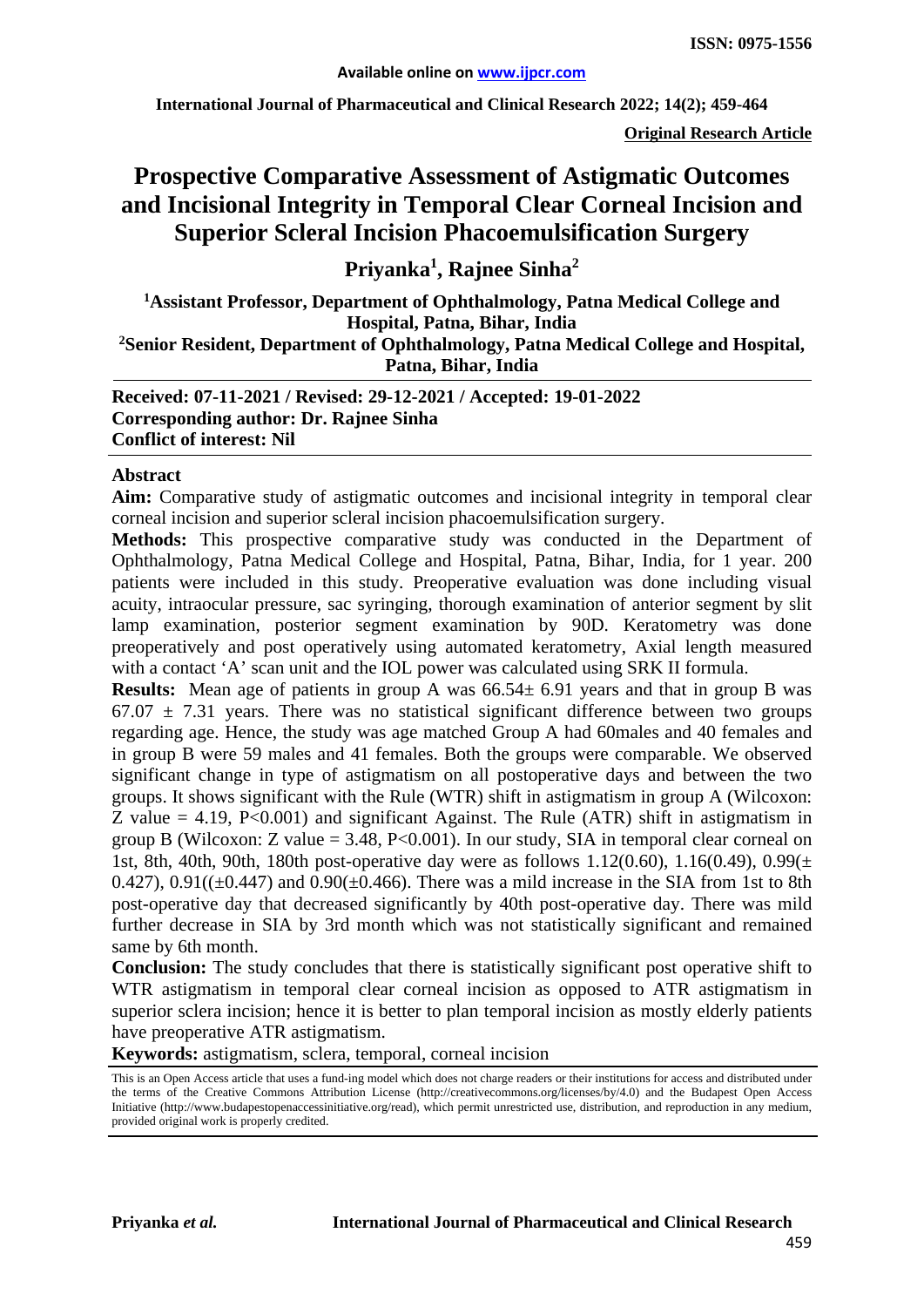#### **Introduction**

Along with the availability of the foldable intraocular lens, the incision in the phacoemulsification cataract extraction has developed from sclera incision to the clear corneal incision. At present time, cataract surgeries by phacoemulsification through clear corneal incision have become the principal method for cataract surgery because of its bloodless and fast approach. The post op SIA (surgical induced astigmatism) has always been a concern to most of surgeons. It has always been assumed that scleral incision would minimize the postop astigmatism. There were numerous studies about SIA. Masket has advocated scleral pocket with suture under tonometric and keratometric control to reduce SIA.[1] Altan-Yaycioglu et al. indicated in their study that temporal and superotemporal incisions result in only small astigmatic changes.[2]

Conversely, the superior, superonasal, and nasal incision induced more astigmatism.2 The review of Amesbury showed that in phacoemulsification, the incision placed on the steep corneal axis can correct small amount of astigmatism depending upon the location of the axis.[3] The peripheral corneal relaxing incision corrected greater amount of astigmatism. The toric intraocular lenses are also safe and effective for treating more than 1 diopter of astigmatism.[4] It is known that the temporal clear corneal incision is efficient and bloodless whereas the superior scleral incision is less efficient and bloody. Many<br>studies on surgical induced cornea surgical induced cornea astigmatism using vector analysis of complicated Holladay- Cravy-Koch formula.5 This study aims to find out that the temporal clear corneal incision will not create more SIA than superior scleral incision in three months using keratometry.

#### **Material and methods**

This prospective comparative study conducted in the Department of Ophthalmology, Patna Medical College and Hospital, Patna, Bihar, India, for 1 years. 200 patients were included in this study. All senile cataracts were included in the study and patients with any corneal pathology that might interfere with visual assessment and affect wound healing and astigmatism like corneal opacity or degeneration were excluded.

#### Methodology

Preoperative evaluation was done including visual acuity, intraocular pressure, sac syringing, thorough examination of anterior segment by slit lamp examination, posterior segment examination by 90D. Keratometry was done preoperatively and post operatively using automated keratometry, Axial length measured with a contact 'A' scan unit and the IOL power was calculated using SRK II formula.

Cases were randomly divided into two groups. One group (Group A) underwent phacoemulsification with temporal clear corneal incision of 5.5mm and other group (Group B) underwent phacoemulsification with superior scleral incision of 5.5mm incision size. All cases were operated under peribulbar block or topical anaesthesia. All patients received 6 hourly topical ciprofloxacin 0.3% eye drop one day prior to surgery and betadine drops were instilled thrice for asepsis 1 hour preoperatively. Preoperative adequate mydriasis was achieved by instillation of Tropicamide 0.5% and phenylephrine 5% eye drop, homoatropine 2% eye drop, flurbiprofen 0.03% eye drop every 15 minutes, starting one hour prior to surgery.

Group A patients underwent phacoemulsification with temporal clear corneal incision of 5.5mm length with 15 No blade, following which a self sealing tri-planar corneal tunnel of 1.75mm length was made using crescent knife. Anterior chamber entry was done using 2.8mm keratome. Single side port entry was made.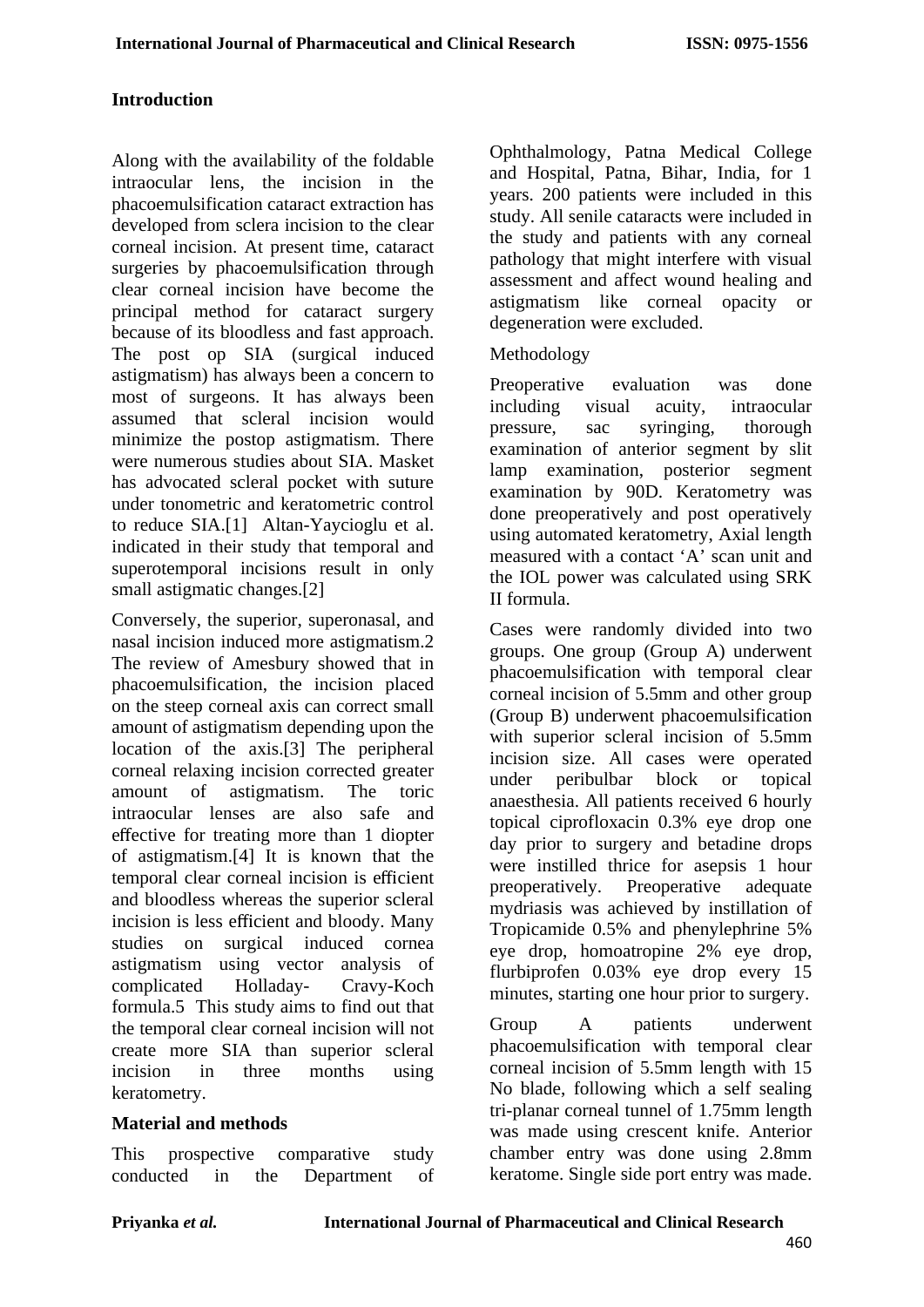Nucleus was emulsified using stop and chop technique. Tunnel was extended with 5.5mm keratome and rigid PMMA lens of 5.25mm optic size of appropriate power was implanted in the bag in all cases. Stromal hydration of main incision and side port was done.

Group B patients underwent phacoemulsification with superior scleral tunnel made 1.5 mm posterior to the corneal vascular arcade. A straight incision of 5.5mm length was made with a 15 no. blade through partial thickness of the sclera. The tunnel was extended 0.75-1 mm into clear cornea. Length of tunnel being 2.25-2.5 mm. Two side port entries were made at 9:30 and 2:30 ' 0 clock. Anterior chamber was entered from the anterior limit of sclera-corneal tunnel using a 2.8 mm keratome. Nucleus was emulsified using stop and chop technique. The inner opening of tunnel was extended using blunt-tip keratome. 5.25mm optic, PMMA IOL of appropriate power was implanted in the bag in all cases. Side port opening was sealed by stromal hydration.

Post operative assessment was done on post op day 1, week 1, week 4, month 3 and month 6. Post op patients were assessed for visual acuity, corneal clarity, anterior chamber depth, PCIOL placement in bag and keratometry was done. Incisional integrity was checked on slit lamp, and SIA was calculated using SIA software.

### **Results**

Mean age of patients in group A was  $66.54 \pm 6.91$  years and that in group B was  $67.07 \pm 7.31$  years. There was no statistical significant difference between two groups regarding age. Hence, the study was age matched Group A had 60males and 40 females and in group B were 59 males and 41 females. Both the groups were comparable.

Table 1 shows comparison of preoperative and post-operative astigmatism on all postop follow ups between two groups which is statistically significant and also comparison between two groups is significant. Also, comparison of preoperative astigmatism with post-op day1, day8, day40, day90, day180 in group A and B and it showed statistically significant difference on all post-op days.

Table 2 shows comparison of surgically induced astigmatism (SIA) among two groups and it shows statistically significant difference in both the groups on all postoperative days.

We observed significant change in type of astigmatism on all postoperative days and between the two groups. It shows significant With The Rule (WTR) shift in astigmatism in group A (Wilcoxon: Z value =  $4.19$ ,  $P<0.001$  and significant Against The Rule (ATR) shift in astigmatism in group B (Wilcoxon: Z  $value = 3.48, P<0.001$ 

In our study, SIA in temporal clear corneal on 1st, 8th, 40th, 90th, 180th postoperative day were as follows 1.12(0.60), 1.16(0.49),  $0.99(\pm 0.427)$ ,  $0.91((\pm 0.447)$ and  $0.90(\pm 0.466)$ . There was a mild increase in the SIA from 1st to 8th postoperative day that decreased significantly by 40th post-operative day. There was mild further decrease in SIA by 3rd month which was not statistically significant and remained same by 6th month.

In superior scleral group, SIA was  $0.91(\pm)$ 0.49),  $0.91(\pm 0.40)$ ,  $0.79(\pm 0.33)$ ,  $0.76(\pm 0.33)$ 0.29) and  $0.77(\pm 0.37)$  on post op day 1, 8, 40, 90 and 180. The change from 1st to 40th day was significant and there was mild decrease in SIA on postoperative day 90 and 180 but was not significant as compared to postoperative day 40.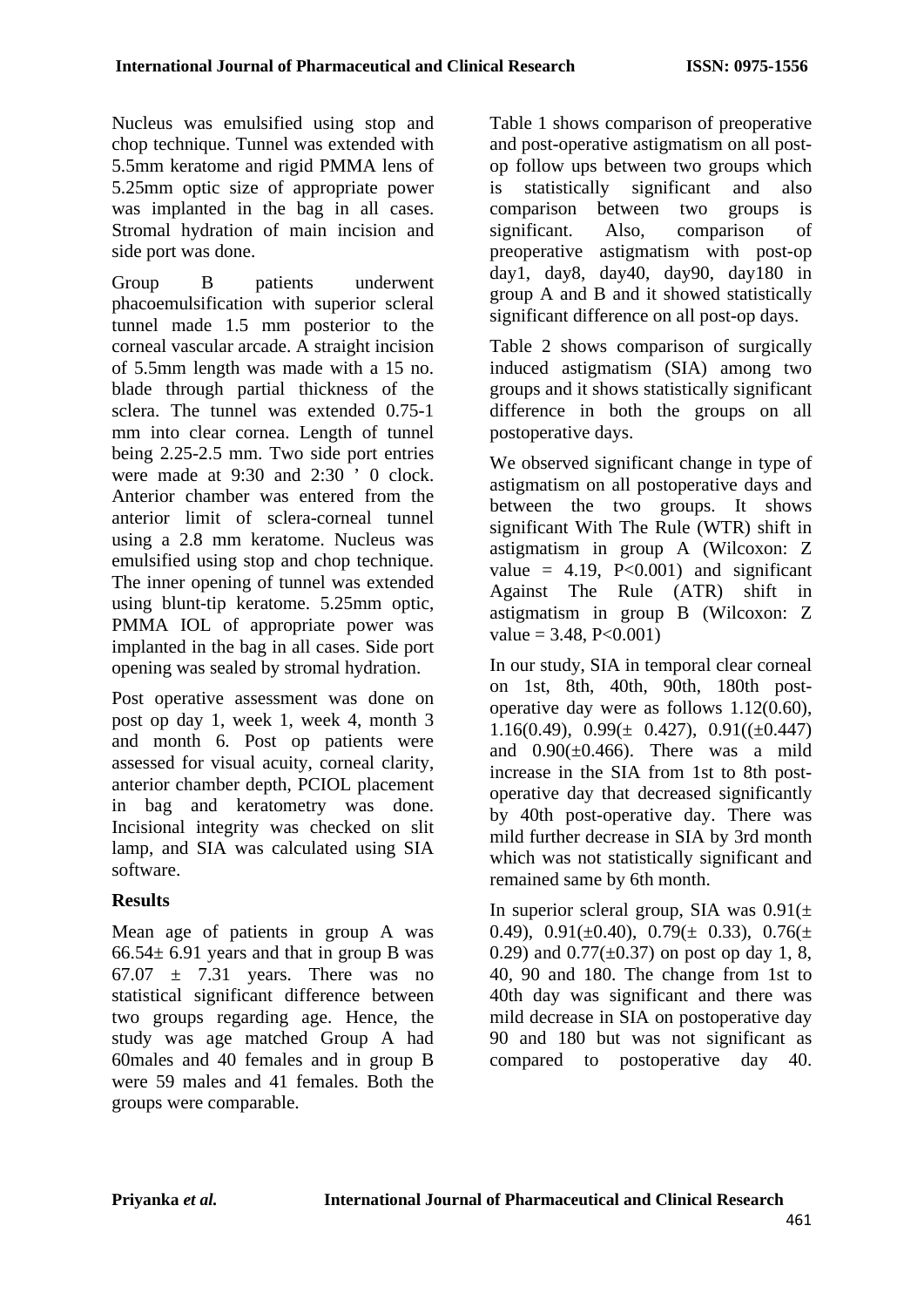|                 | Group $A(n=100)$ |           | Group B $(n=100)$ |           | P value  |
|-----------------|------------------|-----------|-------------------|-----------|----------|
| Astigmatism     | Mean             | <b>SD</b> | Mean              | <b>SD</b> |          |
| Pre-operative   | 0.60             | 0.48      | 0.82              | 0.56      | < 0.005  |
| Post op day 1   | 0.91             | 0.591     | 1.44              | 0.776     | < 0.0001 |
| Post op day 8   | 0.88             | 0.540     | 1.38              | 0.742     | < 0.0001 |
| Post op day 40  | 0.80             | 0.573     | 1.29              | 0.761     | < 0.0001 |
| Post op day 90  | 0.76             | 0.549     | 1.25              | 0.690     | < 0.0001 |
| Post op day 180 | 0.74             | 0.562     | 1.25              | 0.699     | < 0.0001 |

| Table 1: Comparison of Astigmatism at pre op, post op day |  |  |
|-----------------------------------------------------------|--|--|
|-----------------------------------------------------------|--|--|

1, day 8, day 40, day 90 and day 180 in study groups

In both groups, incision integrity was good and non- leaking on all postoperative days. Stromal hydration and self-sealing nature

of incision maintained incision integrity postoperatively and there was no incidence of wound leak or endophthalmitis noticed.

**Table 2: Comparison of SIA at post op day 1, day 8, day 40, day 90 and day 180 in study groups in diopter(D)**

|                        | Group $A(n=100)$ |           | Group B $(n=100)$ |           |           |
|------------------------|------------------|-----------|-------------------|-----------|-----------|
| Type of SI A           | Mean             | <b>SD</b> | Mean              | <b>SD</b> | P Value   |
| Post op day 1          | 1.12             | 0.599     | 0.91              | 0.479     | $0.01$    |
| Post op day 8          | 1.16             | 0.501     | 0.91              | 0.380     | < 0.0001  |
| Post op day 40         | 0.98             | 0.427     | 0.79              | 0.339     | < 0.001   |
| Post op day 90         | 0.91             | 0.447     | 0.76              | 0.303     | < 0.005   |
| Post op day $180$ 0.89 |                  | 0.466     | 0.77              | 0.307     | ${<}0.01$ |

op:operative , SIA: surgically induced astigmatism

### **Discussion**

The clear temporal corneal incision did show statistically significant changes of more keratometric astigmatism 1 month after phacoemulsification compared to superior scleral incision. However, there was no statistically significant change after three months. It is possible that a small incision on the cornea may take up to three months to be refractive stable. In addition, the attempt of correcting astigmatism such as wound incision or limbal relaxation incision (LRI) through temporal cornea approach may get minimum effectiveness<br>after three months. According to three months Holladay's study, the least SIRC (surgical induced refractive change) happened between 60 to 365 days postop.[\[5\]](#page-5-0)

There are many studies that document temporal clear corneal incisions of 2.8, 3.2 and 4mm which induce low

astigmatism.[6,7-10] But there is very less literature available that comments on the incision integrity and wound stability of suture less 5.5mm clear corneal incision. This study shows that results of selfsealing 5.5mm clear corneal incision are comparable to smaller incision phacoemulsification surgeries in terms of incision integrity and SIA. Incision site and its length are the two major factors affecting the SIA. The study compares two groups for same incision size (5.5mm) at two different sites, one for temporal clear corneal incision and other for superior scleral incision.

Surgically induced astigmatism and type of astigmatism was compared in both the groups for age, sex and laterality of the eyes operated, neither of them were statistically significant. On comparing the type of astigmatism post- operatively, it was found that there was change to WTR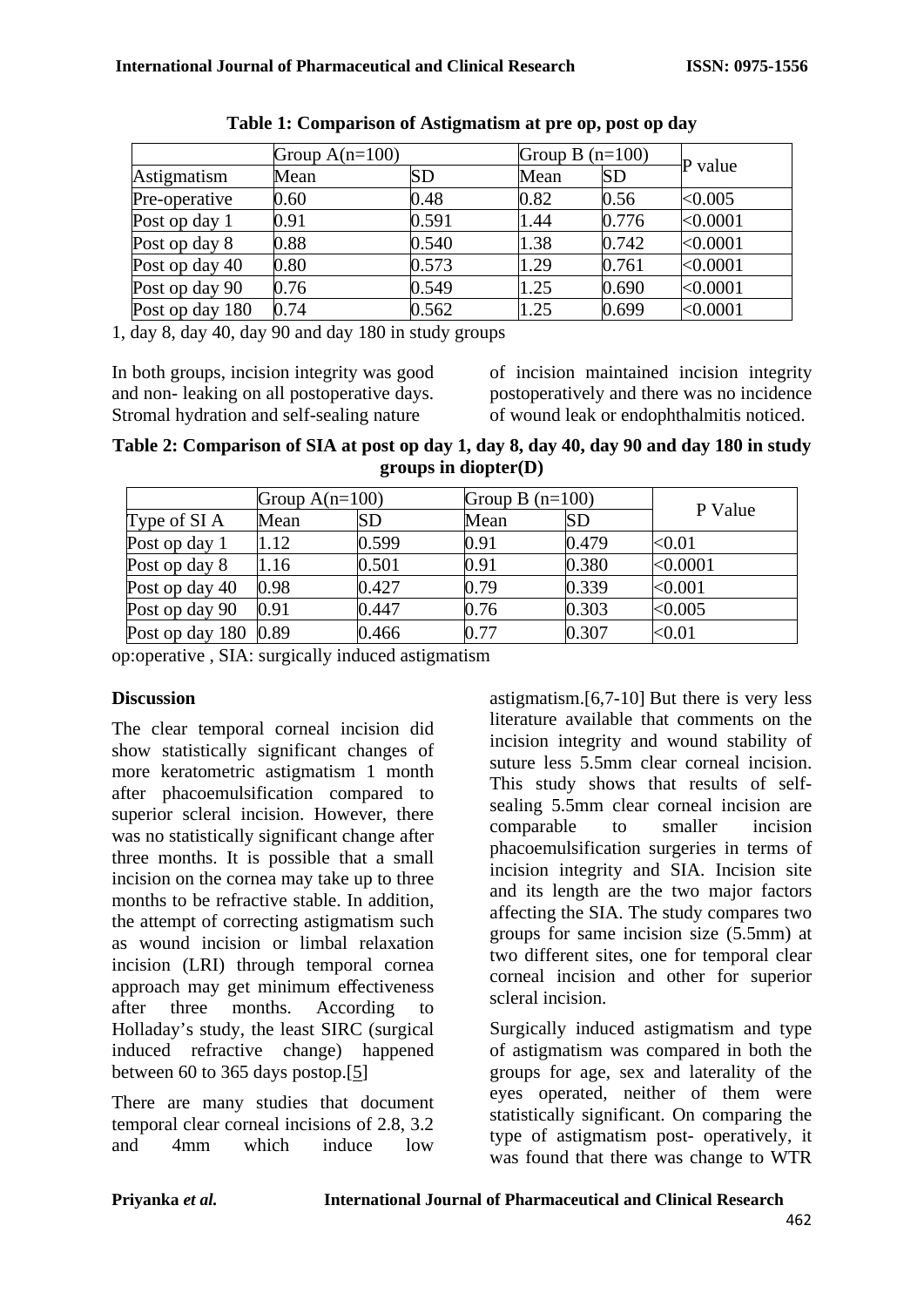astigmatism after temporal clear corneal incision and to ATR astigmatism in the superior scleral incision which was significant. The difference was attributed to the distractive force of eyelid blinking on superior wound. The change in the corneal curvature is responsible for surgically induced astigmatism and the astigmatic refractive error.

Kohnen et al reported SIA by vector method in 20 eyes with a temporal 5.0mm clear corneal incision which was 0.91D  $(\pm 0.77)$  and 0.70D  $(\pm 0.50)$  SIA after postop week 1 and post-op 6 month. There was a steady decrease of SIA till six months post-operatively. Computerized video kerato graphic analysis preoperatively and post- operatively was used.10 Mahumad Asif et al performed a study on 50 eyes. Corneal astigmatism in 5.5mm temporal clear corneal incision was calculated on 4th post- operative week was 1.737 ( $\pm$ 0.344), on 8th post-operative week was  $1.739$  ( $\pm 0.344$ ) and on 12th post-operative week was  $1.732$  ( $\pm 0.344$ ). In comparison to the pre-operative astigmatism  $2.028(+/-0.342)$  it was statistically significant. [11] Reddy et al concluded that there is significant ATR shift in superior incision by phacoemulsification and manual SICS surgery and temporal incision had WTR shift.[12] Karad et al compared SIA following non phaco SICS at different site and concluded that 5.5mm superior incision induces 1.02±0.52 while at temporal site had 0.7±0.49. [13] Vasavada et al also concluded that at the end of surgery, it is not the initial incision size alone but also the distortion of the incision during subsequent stages of surgery that determine the integrity of the CCI. Their study also demonstrated the impact of hydrating corneal incisions on the ingress of extraocular fluid into the anterior chamber, concluded that hydrating the incisions may help to prevent aqueous leakage and also, to some extent, the inflow of fluid from the ocular surface into the anterior chamber, because it restricts the ingress of small particles. Hence, Stromal hydration is done in conjunction with clear corneal incision in attempt to close the wound.[14]

The temporally placed incision has an added advantage, since the distance from the visual axis to the periphery in the horizontal meridian is longer than for others in the cornea. Therefore, flattening at this incision is less likely to be transmitted to the visual axis resulting in significantly lower SIA. When the incision is located superiorly, both gravity and eyeblink tend to create a drag on the incision and hence ATR induced astigmatism. WTR astigmatism induced by a temporal incision is advantageous, since most elderly cataract patients have pre-operative ATR astigmatism.) According to this study, in patients with a high degree of WTR astigmatism, superiorly placed incision can be considered. But the temporal placed clear corneal tunnel is best preferred for cases of pre-operative ATR astigmatism. Hence type of preoperative astigmatism must be considered before planning the site of incision to reduce postoperative astigmatism. Large incision size of upto 5.5mm clear corneal incision can have self-sealing properties hence use of rigid PMMA lens in non affording patients and dismissing the use of suture.

### **Conclusion**

The study concludes that there is statistically significant post operative shift to WTR astigmatism in temporal clear corneal incision as opposed to ATR astigmatism in superior scleral incision; hence it is better to plan temporal incision as mostly elderly patients have preoperative ATR astigmatism.

## **References**

1. S. Masket, "Keratorefractive aspects of the scleral pocket incision and